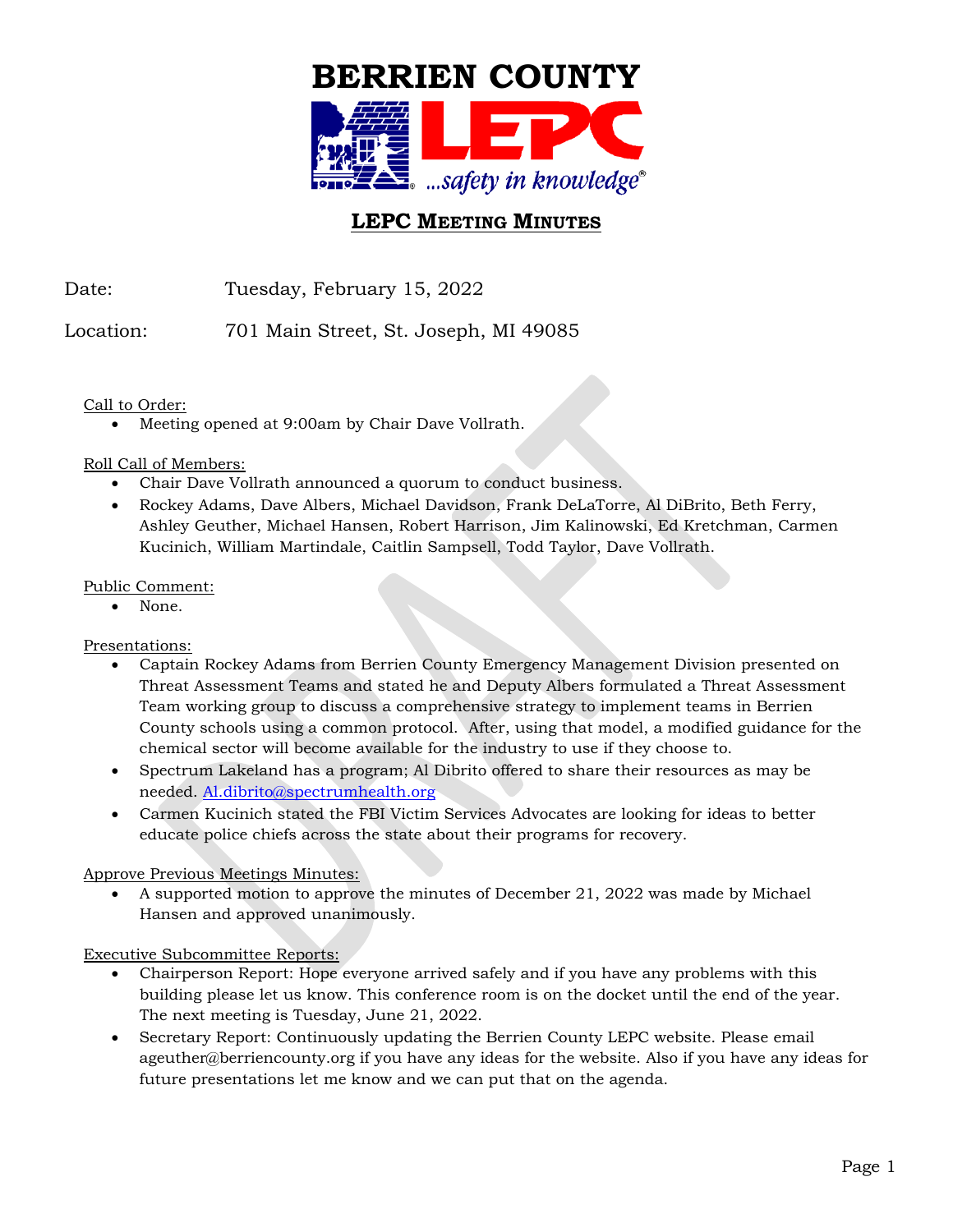

- Information Coordinators Report: Tier II reports are steadily coming in. Once all of the chemical facility plans are updated members and emergency responders can download through Berrien [County's Sharefile.](https://berrien-county.sharefile.com/Authentication/Login) The Hazardous Materials Emergency Preparedness (HMEP) Grant paperwork is signed, the resolution is on the docket for the commissioners meeting on Thursday and the paperwork will be sent to Michigan State Police Friday. Last quarter, the New Buffalo Water Department was broken into and a variety of tools and a chlorine cylinder emergency kit was stolen. For trainings, Paradigm held a Pipeline Emergency Response Training on February 7th at the Mendel Center. The Michigan Hazardous Materials Responder Conference is April  $11<sup>th</sup>$  through 13th, and the Midwest Hazardous Materials Response Conference will be held virtual on May  $6<sup>th</sup>$  through June 6th. We are always looking for Fire Departments and Facilities to have the hazmat team out for training. If you are interested or know anyone interested please call or email.
- Emergency Management Coordinator: The Emergency Management Division will be publishing our drafted Hazard Mitigation Plan for public comment. A resolution will be needed from all the municipalities to adopt the plan. There is a deadline of August, but we want to get it to FEMA before June. This project opens the doors for communities to apply for Building Resilience Infrastructure & Communities Grants. Over the last few months the Palisades Community Advisory Panel started meeting. Their goal is to provide open communication, public involvement, and education on issues related to the Palisades Nuclear Power Plant shutdown and decommissioning, The Emergency Management Division hosted a 4-day 800 MHz Radio Train the Trainer Course. We also participated with Buckeye Oil in Niles on a pipeline exercise to practice coordinating our response together.

## Membership Subcommittee Report:

If you won't be able to attend an LEPC meeting please send an email so you will have an excused absence. Three or more unexcused absences can lead to a review of your participating membership.

## Old Business:

• [Virtual Meeting Policy:](https://www.berriencounty.org/DocumentCenter/View/15430/LEPC-Board-Policy-Digital-and-Virtual-Meetings-version-11) Attached is the updates to the proposed virtual meeting policy. If you would like to comment on it please email tier 2@berriencounty.org. We plan to have our corporate counsel review it and bring it back to the group for a vote in the 2Q meeting.

#### New Business:

None.